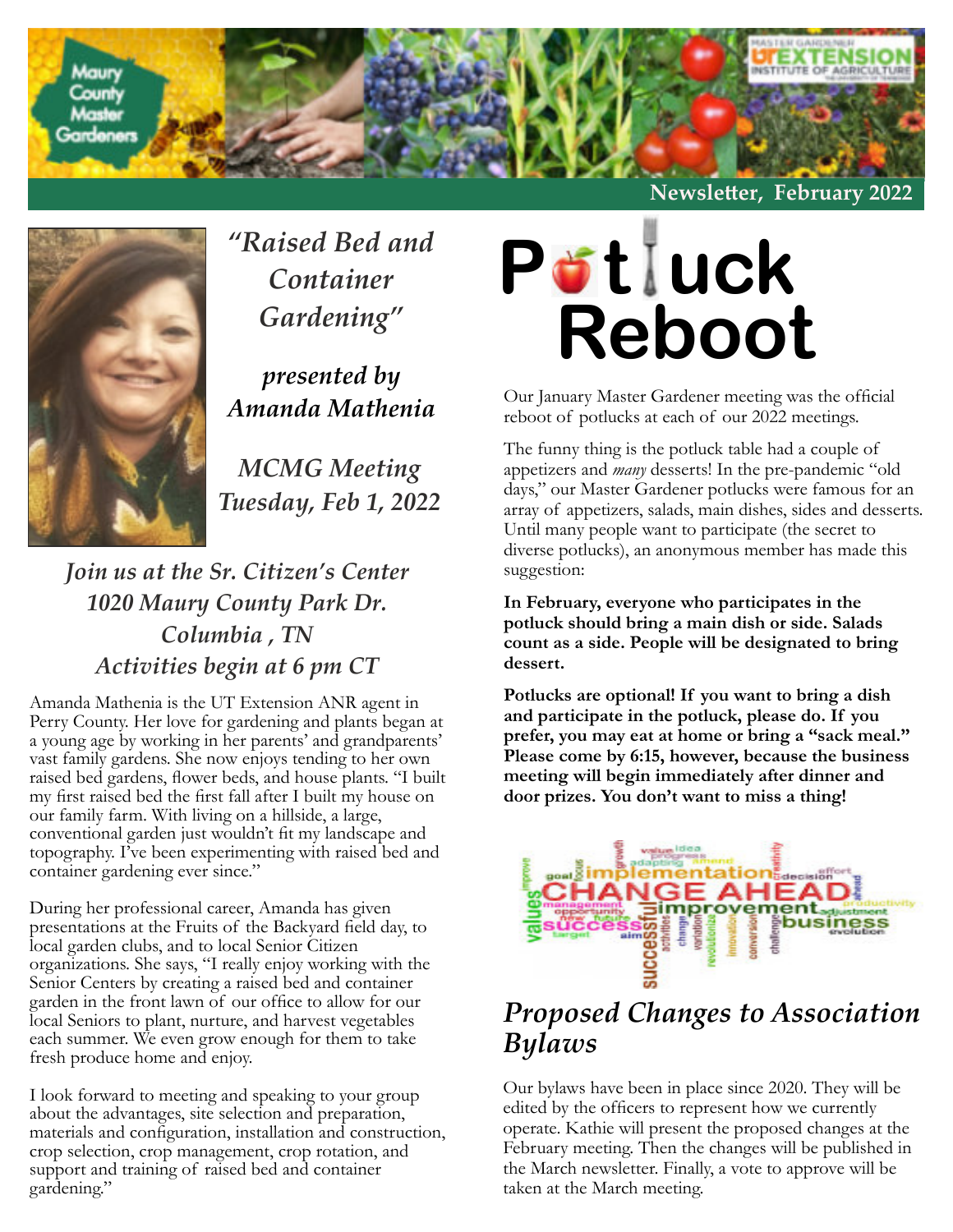

#### **EVERYONE IS WELCOME TO ATTEND MAURY COUNTY MASTER GARDENER MEETINGS!**

Membership is by completing the Master Gardener Course offered by the University of Tennessee Extension and meeting their requirements to become a Certified Master Gardener. (*See Newsletter page 3 for more information*). Active members maintain their status by completing the required number of volunteer service and continuing education hours and paying annual dues each calendar year.

## *[Where to FindMore Information](https://maurycountymastergardeners.org) [About Our Organization](https://maurycountymastergardeners.org)*

*[h�ps://maurycountymastergardeners.org](https://maurycountymastergardeners.org) maury [county master gardeners](https://www.facebook.com/search/top?q=maury%20county%20master%20gardeners) [info@maurycountymastergardeners.org](https://info@maurycountymastergardeners.org)* Instagram *@maurycountymg*



Use theMCMG website QR code



**If you know of a Master Gardener that is sick, had surgery, in the hospital or has lost a loved one, please let me know. I will send a card or flowers as stated in the Sunshine bylaws. You may contact me by calling, texting 931-446-1027 or email**

**bcmcshurley@yahoo.com**.

**Thank you, Cay McShirley**

## *February Survey – We Want to*



### *Hear From YOU!*

We will be handing out a 2022 MCMG Survey to all meeting participants at the February Meeting. Please take a few minutes to complete and leave on the table. We want to hear from you to build our 2022 Calendar of events. Thank you in advance for participating!

## *Interested? Questions? Ideas? You Can Contact Our Officers*



*(left to right)*

**April Ray, Secretary [socaldiva@hotmail.com](mailto:socaldiva@hotmail.com) George Patton, Past President [gpatton703@gmail.com](mailto:%20gpatton703@gmail.com) Kathie Wilson, President [kwf@southportforge.com](mailto:kwf@southportforge.com) Kelly Raimondo, Vice-President [kraimondo@att.net](mailto:kraimondo@att.net) Sue Nagel, Vice-President [shelby6866@yahoo.com](mailto:shelby6866@yahoo.com) BruceMcShirley Treasurer [bcmcshurley@yahoo.com](mailto:bcmcshurley@yahoo.com) Cay McShirley, Treasurer [bcmcshurley@yahoo.com](mailto:bcmcshurley@yahoo.com)**



*Speakers Corner - and Events*

 $Feb 1<sup>st</sup> - Rasied Bed Gardening$ March 1<sup>st</sup> – Bloomstall Flowers Floral Demonstration March  $19<sup>th</sup>$  (Sat) – Graduation 2022 MG Class April 5<sup>th</sup> – Garden Tools Maintenance (Hands-on Workshop) May 7<sup>th</sup> (Sat) - No Meeting – Plant Sale June 4<sup>th</sup> (Sat)- MCMG Garden Home Tour



*Upcoming Service Projects March – May 2022*

Plant Sale Polk Home Kitchen and Garden Projects Polk Home Rose Planting Project Maury County Senior Citizens Center Grounds Cleanup and Mulching Maury County Senior Citizens Center Container Planting Maury County Senior Citizens Center Back Bed Planting

Question about these events? Contact:

*Kelly Raimondo, (985) 320-0941, [kraimondo@att.net](mailto:kraimondo@att.net) or Sue Nagel (307)640-0004, [shelby6866@yahoo.com](mailto:shelby6866@yahoo.com)*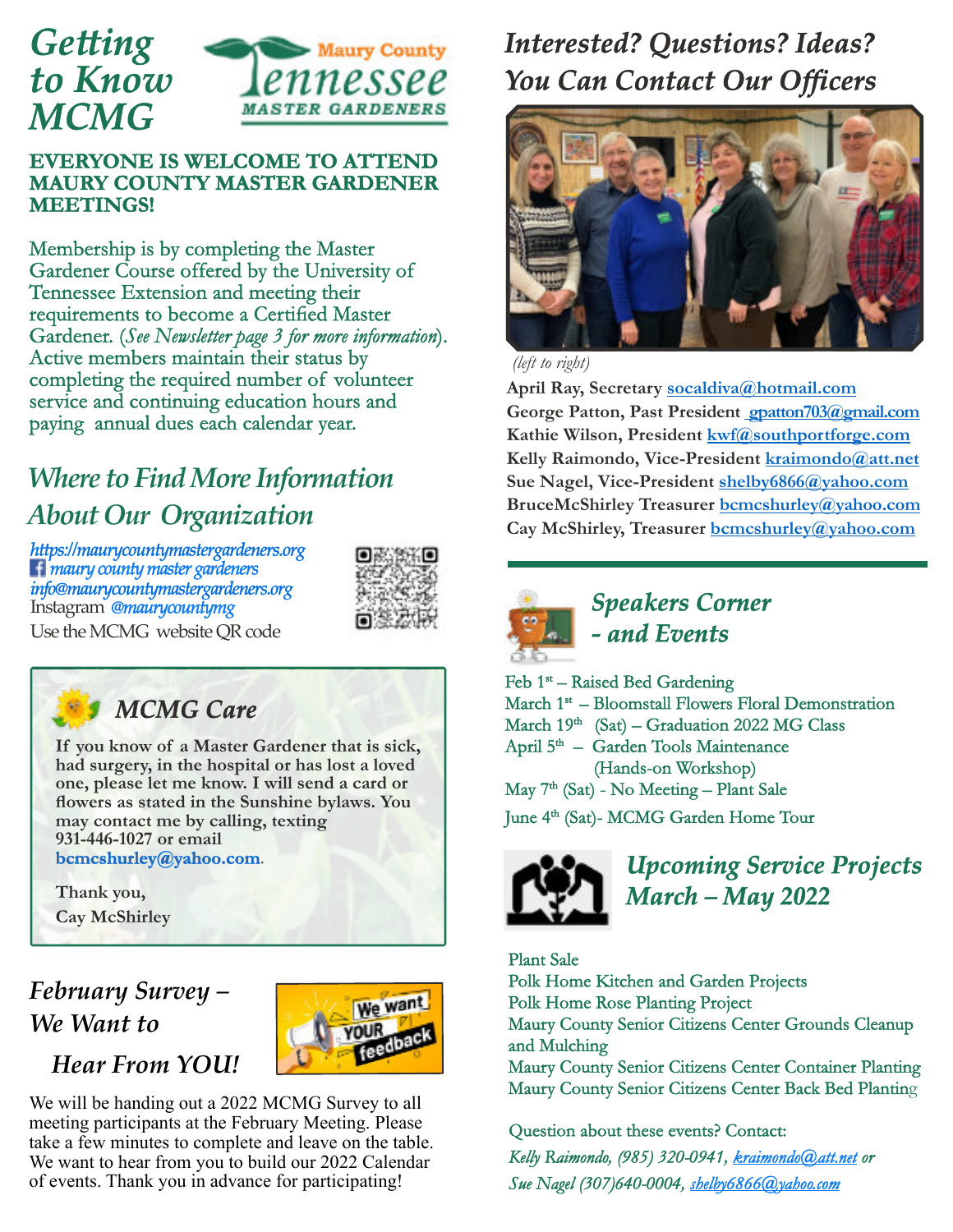### **Our Master Gardener Coordinator**



**Roger Wayne Clark,** *County Extension Agent 1*

**E-mail**: *[rogwclar@tennessee.edu](mailto:rogwclar@tennessee.edu%20)* **Phone**: (931) 375-5301 **Address**: Maury County Extension, 10 Public Square, Columbia, TN 38401

|                                                                                                        | <b>Master Gardener Class for 2022 Enrollment</b><br>is open!                                                                                                                                                                                                                  |
|--------------------------------------------------------------------------------------------------------|-------------------------------------------------------------------------------------------------------------------------------------------------------------------------------------------------------------------------------------------------------------------------------|
|                                                                                                        | Come learn about horticulture and become a Master Gardener.                                                                                                                                                                                                                   |
|                                                                                                        | You will learn a wide array of Horticulture topics from UT Extension Specialists,<br>Agents, and Professors. Topics Include-Soils, Environmental Stewardship,<br>Herbaceous Omamentals, Woody Ornamentals, Vegetables, Fruit,<br>Entomology/Bees, Landscape Design, and more. |
| Class dates are: January 31"<br>February 3",7",16",14",17",21",24", 24",<br>March 3", 3", 10", 14", 19 | Classes will run January 31" until graduation on Saturday March 19" on Monday and<br>Thursday sights from 6-9pm.<br><b>Scholarships</b><br><b>Available</b><br>Where: Classes will be in person at The State Farm Bureau office<br>147 Bear Crook Pilos, Columbia 38401       |
|                                                                                                        | Cost \$100 a person or \$150 for Coupies (cas book) late fee of \$25 if signing up after<br><b>Jan 24th</b>                                                                                                                                                                   |
|                                                                                                        | Contact Roger Clark Master Gardener Coordinator to sign-up at connectorate sets.<br>call 931-375-5301, or stop in our office at 10 Public Square, Columbia, TN 38401                                                                                                          |

#### **2 ways to sign-up**

1. Mail the f**orm included on last page of newsletter** and your check to Roger Clark, UT Extension Agent, 10 Public Square, Columbia, TN 38401 .

2. Send the form **included on last page of newsletter** to Roger Clark at **[rogwclar@utk.edu](mailto:rogwclar@utk.edu)** and pay online here [https://tiny.utk.edu/MG\\_Class.](https://tiny.utk.edu/MG_Class)

There are scholarships available: if you know anyone who would like to attend and needs a scholarship, contact Roger by e-mail or phone.



### *Now is a great time to submit soil samples for testing to the UT Extension office*





## *2022 MASTER GARDENER CLASS SCHOLARSHIPS*

### *Nicknamed "Brent Burt Fund"*

At the January 4 Master Gardener meeting, Roger Clark, our Extension Master Gardener Coordinator, announced that the 2022 Master Gardener Class enrollment is open until January 24. (A late fee will be charged after that date.) Classes begin on Monday, January 31, and continue through mid-March with classes each Monday and Thursday from 6:00 to 9:00 p.m. Classes are in person at the State Farm Bureau office at 147 Bear Creek Pike in Columbia.

Roger reminded the group that need-based scholarships are available for two individuals (\$100 each) or two couples sharing one book (\$150 each).

No one present could remember when the Association decided on the scholarships but all agreed they should continue. Roger promptly nicknamed the scholarships the "Brent Burt Fund" because Brent originally suggested the assistance for people interested in becoming Master Gardeners but unable to afford the class.

Later sleuthing revealed that the Mentoring and Retention Committee, chaired at the time by Kelly Raimondo and Kathie Wilson, brought the motion to the membership and it was unanimously passed to first fund the scholarships for the 2021 class. The motion also said that this expenditure would be budgeted annually so that two scholarships continue to be awarded for each class.

If you know of someone who would like to be a Master Gardener, but who needs help to afford the class, please contact Roger at [rogwclar@utk.edu](mailto:rogwclar@utk.edu) or call 931-375-5301.



**MCMG Annual dues for**

**2022 are \$10.**They are collected in January and February. Please submit yours to Bruce McShurley via cash or check (make check out to Maury County

Master Gardeners). May be paid at February meeting or mailed to Maury County Master Gardeners, 148 Shapiro Trail, Columbia, TN, 38401.

**The State Master Gardener program has many events planned for this year. Visit [mastergardener.tennessee.edu](https://mastergardener.tennessee.edu)**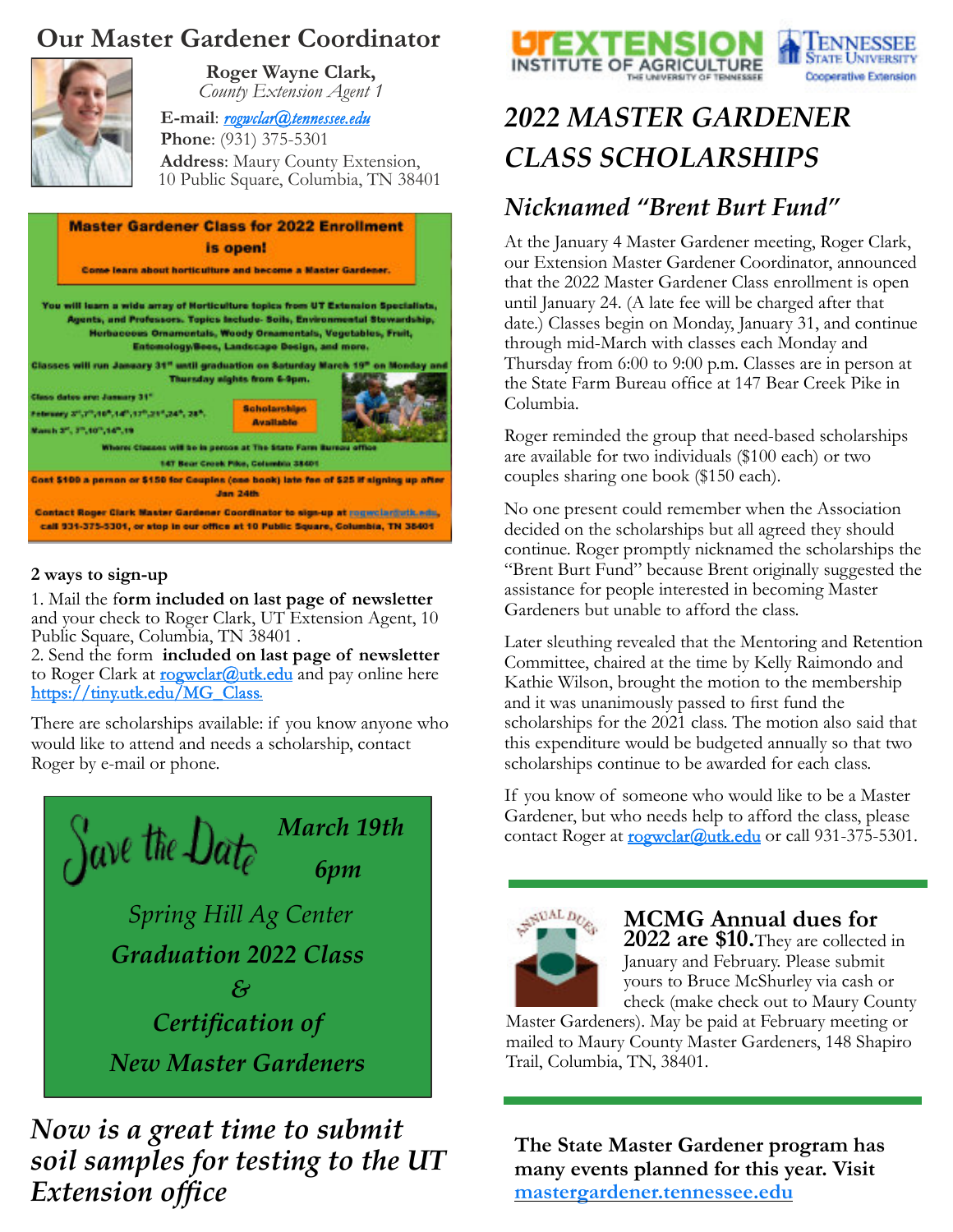

#### **2022 Budget Approved!**

#### **Report for January 2022**

Balance on January 1st- \$5,665.73 Income- \$140.00 Expenses- \$221.48 Balance on January 31st- \$5,584.25



#### **February**

*How can it be February already?*

One of the favorite months of a gardener. We are bombarded with seed and plant catalogs and start to dream of our perfect garden. It also holds one of the favorite celebrations for the gardener, Groundhog Day. The day when the groundhog is forced out of his hibernation to let us know if we will have an early Spring or six more weeks of Winter.

Groundhog Day was derived from a Pennsylvania Dutch superstition. It is said that, if a groundhog leaves his burrow and sees his shadow, there will be six more weeks of Winter. If he leaves his burrow on a cloudy day, we will have an early Spring.

The observance of Groundhog day was made famous in the United States in 1887 by the Punxsutawney Spirit newspaper, in Punxsutawney Pennsylvania. According to Wikipedia, Clymer Freas {1867-!942} was the editor of the newspaper and the father of the conceived idea of Groundhog day. This is where the celebrations originated and spread across the United States and Canada. We still celebrate today, anxiously waiting to see if the groundhog sees his shadow.

The accuracy of the groundhog is questionable.

Either way, we as gardeners know it's still a little early to plant our seeds.

In the meantime, while we are patiently waiting, here are some **seeds** we can plant.

#### **Seeds of kindness, Seeds of Patience, Seeds of Hope, Seeds of Compassion, and Seeds of Encouragement.**

May each of us take time to plant as we patiently wait for Spring.





### *2022 MCMG Members Garden Tour ……….*

### *Advance Notice for interested gardeners*

Planning on Saturday June 4, 2022 Garden Tour!

History- Prior to our virtual garden tour in 2020 and COVID 2021 where we supported the James K. Polk Home, Gardens of Columbia event. We had showcased our MCMG Members Gardens. Normally touring three gardens on a Saturday in June. We are planning to bring this event back in 2022. Please consider supporting our MCMG Garden Tour. This event will be held in the even calendar years as we continue to support the Polk Homes Garden Tours on the odd years; 2023.

Please consider allowing the MCMG Members to tour your garden in 2022!

Calling anyone interested in wanting to have their garden highlighted and showcased on the MCMG Tour for June 2022.

I hope you will consider nominating your garden for 2022. We are looking forward to tour three gardens and then a member's luncheon afterwards at a local eatery or possible potluck.

Individuals allowing us to tour your garden will receive a \$50.00 Gift Card vendor of your choice as a Thank you for your participation.

If interested please contact Sue Nagel, (307)-640-0004, [shelby6866@yahoo.com](mailto:shelby6866@yahoo.com) Sue needs the gardens prior to May 2, 2022.

**There is a new Extension Master Gardener website!!** *[h�ps://mastergardener.tennessee.edu/](https://mastergardener.tennessee.edu/)*

#### **Sign up for the Tennessee Extension Master Gardener Resources**

*Listserv* (State MG Newsletters) *https:// [listserv.utk.edu/cgi-bin/wa?SUBED1=tmg&A=1](https://listserv.utk.edu/cgi-bin/wa?SUBED1=tmg&A=1)*

*eblast* (keep in the loop on statewide happenings in our Master Gardener program)

*[h�ps://utk.us20.list-manage.com/](https://utk.us20.list-manage.com/subscribe?u=6a3a58afc0fb35b534c3cee59&id=446131cd83)*

*[subscribe?u=6a3a58afc0�35b534c3cee59&id=446](https://utk.us20.list-manage.com/subscribe?u=6a3a58afc0fb35b534c3cee59&id=446131cd83) [131cd83](https://utk.us20.list-manage.com/subscribe?u=6a3a58afc0fb35b534c3cee59&id=446131cd83)*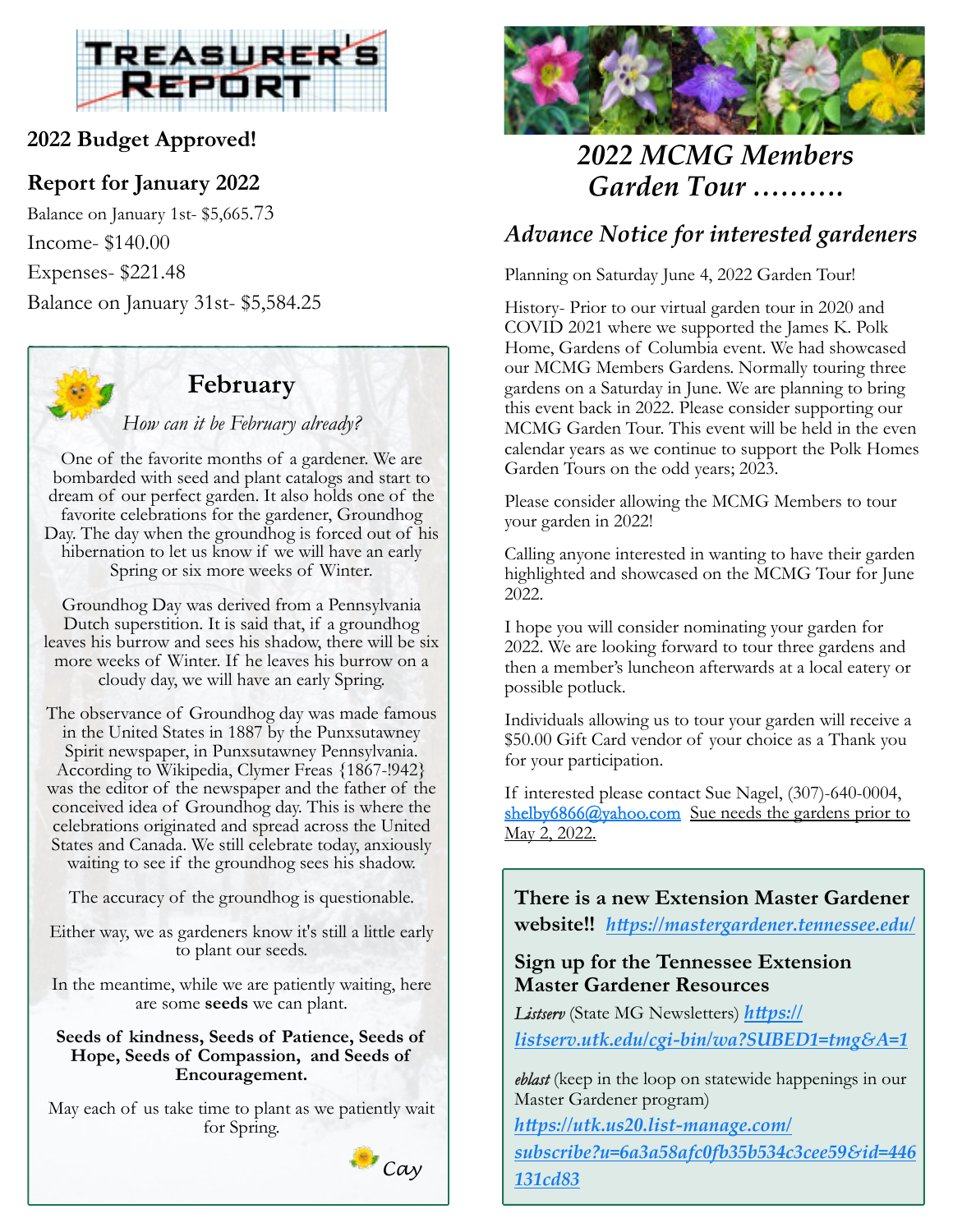## *Plan Your Calendar*

#### *February*

| February 1  | <b>Maury County Master Gardeners</b><br>Meeting, "Raised Bed and Container<br>Gardening" Amanda Mathenia, 6 pm<br>Senior Citizen's Center; 1020 Maury<br>County Park Dr; Columbia, TN |
|-------------|---------------------------------------------------------------------------------------------------------------------------------------------------------------------------------------|
| March       |                                                                                                                                                                                       |
| March 1     | <b>Maury County Master Gardeners</b><br><b>Meeting, "Bloomstall Flowers Floral</b><br>Demonstration" 6 pm Senior Citizen's<br>Center; 1020 Maury County Park Dr;<br>Columbia, TN      |
| March 19    | MCMG 2022 Class Graduation, 6 pm,<br>Spring Hill Ag Center                                                                                                                            |
| March 25-26 | Western Region Conference,<br>Clarksville, TN- hosted by Montgomery<br><b>County Master Gardeners</b>                                                                                 |
| April       |                                                                                                                                                                                       |
| April 5     | <b>Maury County Master Gardeners</b><br>Meeting, "Garden Tools Hands-on<br>Maintenance Workshop" 6 pm Senior<br>Citizen's Center; 1020 Maury County<br>Park Dr; Columbia, TN          |
| April 28    | Organic Gardening and Farming Field<br>Day, Knoxville                                                                                                                                 |
| May         |                                                                                                                                                                                       |
| May 2       | Deadline for sign up to showcase your<br>garden in the 2022 MCMG Members<br><b>Garden Tour</b>                                                                                        |
| May 3       | <b>Maury County Master Gardeners</b><br>Meeting, 6 pm Senior Citizen's Center;<br>1020 Maury County Park Dr;<br>Columbia, TN                                                          |
| May 6       | Set up for MCMG Plant Sale                                                                                                                                                            |
| May 7       | Maury MG plant sale, Baker Bldg,<br>Maury Co Park, 8:00 am-12:00 noon                                                                                                                 |
| June        |                                                                                                                                                                                       |
| June 4      | 2022 MCMG Garden Home Tour                                                                                                                                                            |
| June 14     | Fruits of the Backyard Field Day,<br>Spring Hill                                                                                                                                      |

# *"The UT Dogwood Story"*

**At MCMG Meeting in January, Dr. Alan Windham** spoke about how dogwoods became so popular, how UT scientists developed dogwoods resistant to new diseases, and how they have been accepted by the public.

# *Thanks, Dr. Windham, for a wonderful presentation!*



## *Sherry White received her 10 year service badge. Congrats, Sherry!*